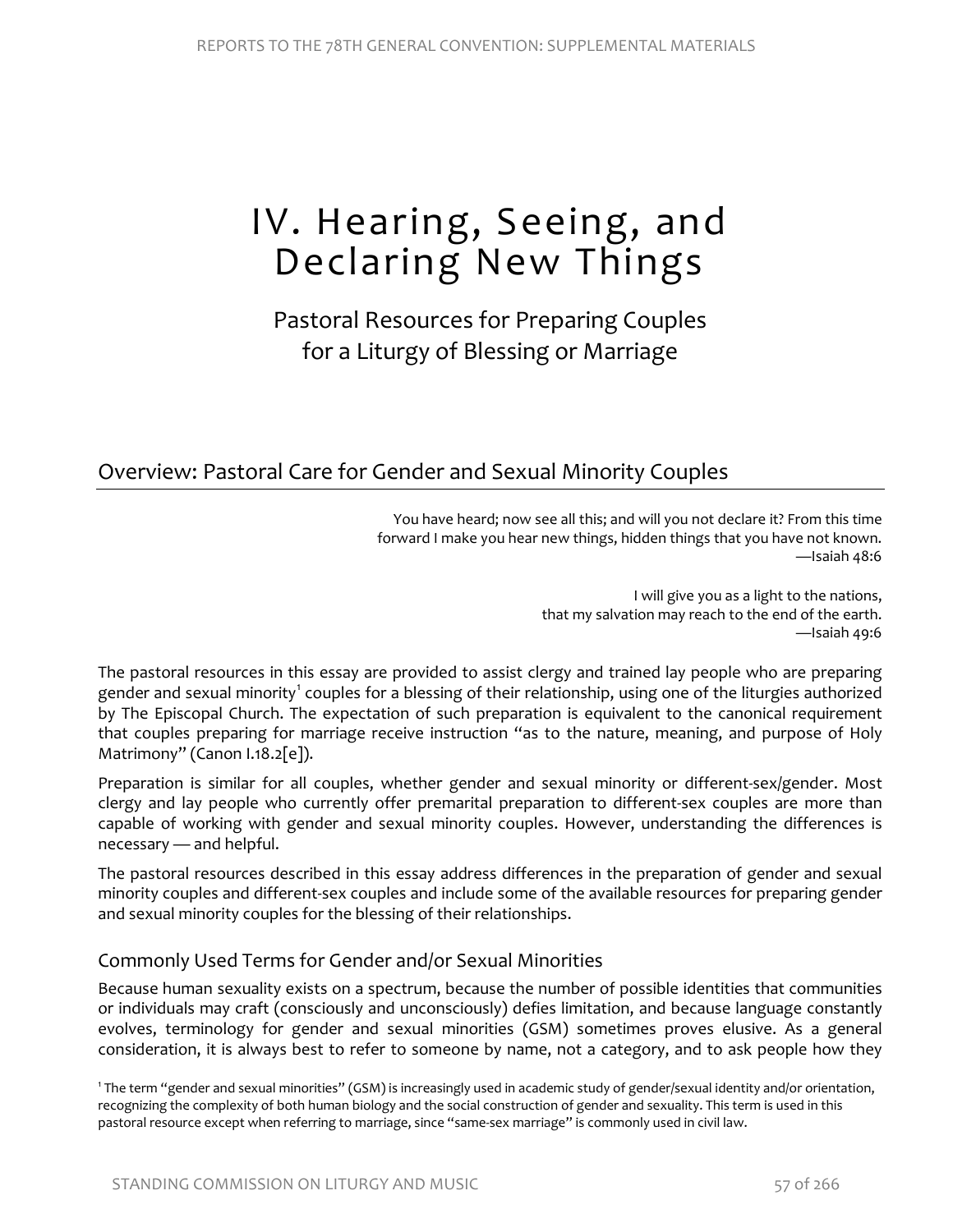identify themselves or prefer to be called. It is not as important that the preparer fully understand the complexities of identity and/or orientation as that the couple themselves do; however, clergy and lay preparers are encouraged to read some of the excellent resources available about GSM experiences or to consult with a professional.

The Gay and Lesbian Alliance Against Defamation (GLAAD) — an organization that advises media and other organizations concerning the language and images they use to represent GSM people and issues — provides extensive, widely used, and highly readable reference guides for commonly used terminology. Some common terms are described below with reference to the glossary available at glaad.org. For a more comprehensive consideration, you may also wish to consult *An Ally's Guide to Terminology: Talking About LGBT People & Equality*, published by GLAAD.

*Sex***:** The biological condition of being male or female is typically identified visually at birth based on visible anatomy of the newborn. However, for a variety of reasons the sex of a person cannot always be definitively determined from visual assessment. While sex differences are biological, biology is flexible, dynamic, and not unaffected by environment and culture. Furthermore, it is important to bear in mind that biology does not determine identity.

*Gender Identity and Expression***:** Individuals usually have a stable, deep, and strongly felt sense of their own gender that manifests very early in childhood; that gender identity, however, may not always correspond to the person's sex. A person whose gender identity does not correspond with the sex assigned at birth may be called a transgender person (though individuals sometimes use or prefer other language). The GLAAD "Media Reference Guide — Transgender Issues" describes transgender as "an umbrella term for people whose gender identity and/or gender expression differs from what is typically associated with the sex they were assigned at birth."<sup>[2](#page-1-0)</sup> Transgender people who, through surgery and/or hormone treatment, alter their biological sex to align with their gender identity are sometimes called transsexual, though the term is not preferred by all. It should be noted, however, that not all transgender people are able or wish to medically alter their biological sex.

A person's internal gender identity may or may not be expressed to society. Gender expression refers to how an individual manifests gender to society, including "one's name, pronouns, clothing, haircut, behavior, voice, or body characteristics."<sup>[3](#page-1-1)</sup> Societies typically associate these characteristics with masculinity and femininity; however, the associations vary from culture to culture. Transgender people often express the gender with which they internally identify in ways that their society will recognize; others, though, both transgender and cisgender (a term used to describe nontransgender people), develop expressions that are intentionally gender non-conforming.

While many people understand themselves as being a man or a woman, others identify themselves in ways that are not limited by this traditional binary. Sometimes those who resist or reject the traditional gender categories identify themselves as "genderqueer" (though this term is not universal).[4](#page-1-2)

*Sexual Orientation***:** Although they are often associated with each other, gender identity and sexual orientation do not have a direct correspondence. For instance, a transgender man<sup>[5](#page-1-3)</sup> (someone who was assigned the female sex at birth, but identifies as a man) who is sexually drawn to women is considered "straight."

<span id="page-1-0"></span><sup>&</sup>lt;sup>2</sup> http://glaad.org/reference/transgender.

<span id="page-1-1"></span><sup>&</sup>lt;sup>3</sup> http://glaad.org/reference/transgender.

<span id="page-1-2"></span><sup>4</sup> For stories of transgender Episcopalians, see "Voices of Witness: Out of the Box,"

https://www.youtube.com/watch?v=QzCANWGsEdc.

<span id="page-1-3"></span><sup>5</sup> While some transgender people do describe themselves as a "transgender man/woman" others prefer the language man/woman without the modifier. Still others resist the gender binary altogether. Because individual perceptions and preferences vary, it is best not to assign a category (or a pronoun) to someone without asking how they understand and prefer to talk about their own gender identity.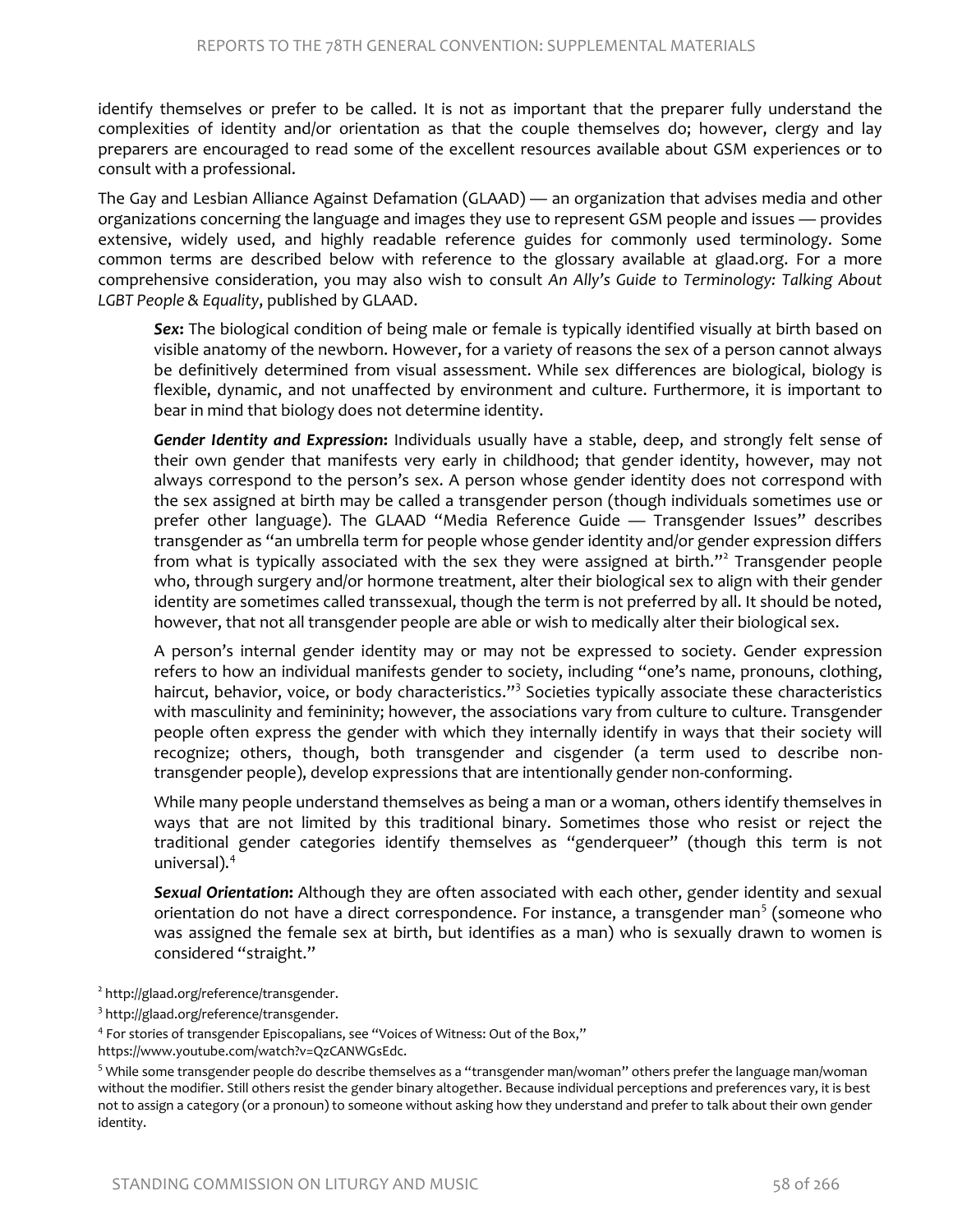Rather than "homosexual," which carries offensive, negative connotations for many, the preferred term for someone "whose enduring physical, romantic and/or emotional attractions are to people of the same sex"<sup>[6](#page-2-0)</sup> is "gay" or "gay person." Some women prefer to use the term "lesbian" while others prefer "gay woman." A person whose sexual orientation encompasses people of both the same and different sex are generally called "bisexual" or "bi." Despite common assumptions to the contrary, "[b]isexual people need not have had specific sexual experiences to be bisexual; in fact, they need not have had any sexual experience at all to identify as bisexual."<sup>[7](#page-2-1)</sup> A significant number of gay, lesbian, and bi people have adopted the formerly offensive term "queer" to describe themselves or GSM people more generally; however, the term continues to be offensive to others and should not be used to describe someone unless they express an explicit preference for it.

#### Contextual Competence

Clergy and qualified lay people preparing couples for blessings need to be *contextually competent*, a concept derived from *cultural competence*. In fields such as health care, social work, and education, culturally competent professionals embody awareness, a positive attitude, knowledge, and skills that enable them to work effectively in cross-cultural situations.

Consider the different situations that one might encounter when preparing a couple for a blessing or marriage:

- Preparing a couple in their 70s for a blessing of their relationship is very different from preparing a couple in their 20s.
- Preparing a couple entering a new relationship is different from preparing two people who have been living in a committed relationship for a long time.
- Preparing an interracial couple differs in some aspects from preparing a couple of the same race.
- Preparing a couple without children differs from preparing parents.

Being "contextually competent" means understanding and appreciating these, and many more, differing situations. Clergy and trained lay preparers need to examine their own contextual competence as they consider working with GSM couples. If they cannot work with a GSM couple with appreciation and awareness, then the best practice is to refer the couple to another clergyperson or trained lay preparer, and seek further training for themselves.

The materials below will help clergy and trained lay preparers adapt their skills to work with GSM couples in a contextually competent manner.

## 1. Available Resources: Materials for Pastoral Preparation

In a 2010 church-wide survey regarding pastoral and teaching materials, the Standing Commission on Liturgy and Music found that the following resources are among those commonly used to prepare GSM couples for a blessing.

#### *Prepare/Enrich (Life Innovations, Inc.) [https://www.prepare-enrich.com](https://www.prepare-enrich.com/)*

• A relationship inventory that assesses couples' strengths and growth areas on topics such as finances, communication, conflict resolution, and sexuality. This assessment tool is by far the one

<span id="page-2-0"></span><sup>6</sup> http://www.glaad.org/reference/lgb

<span id="page-2-1"></span><sup>7</sup> http://www.glaad.org/reference/lgb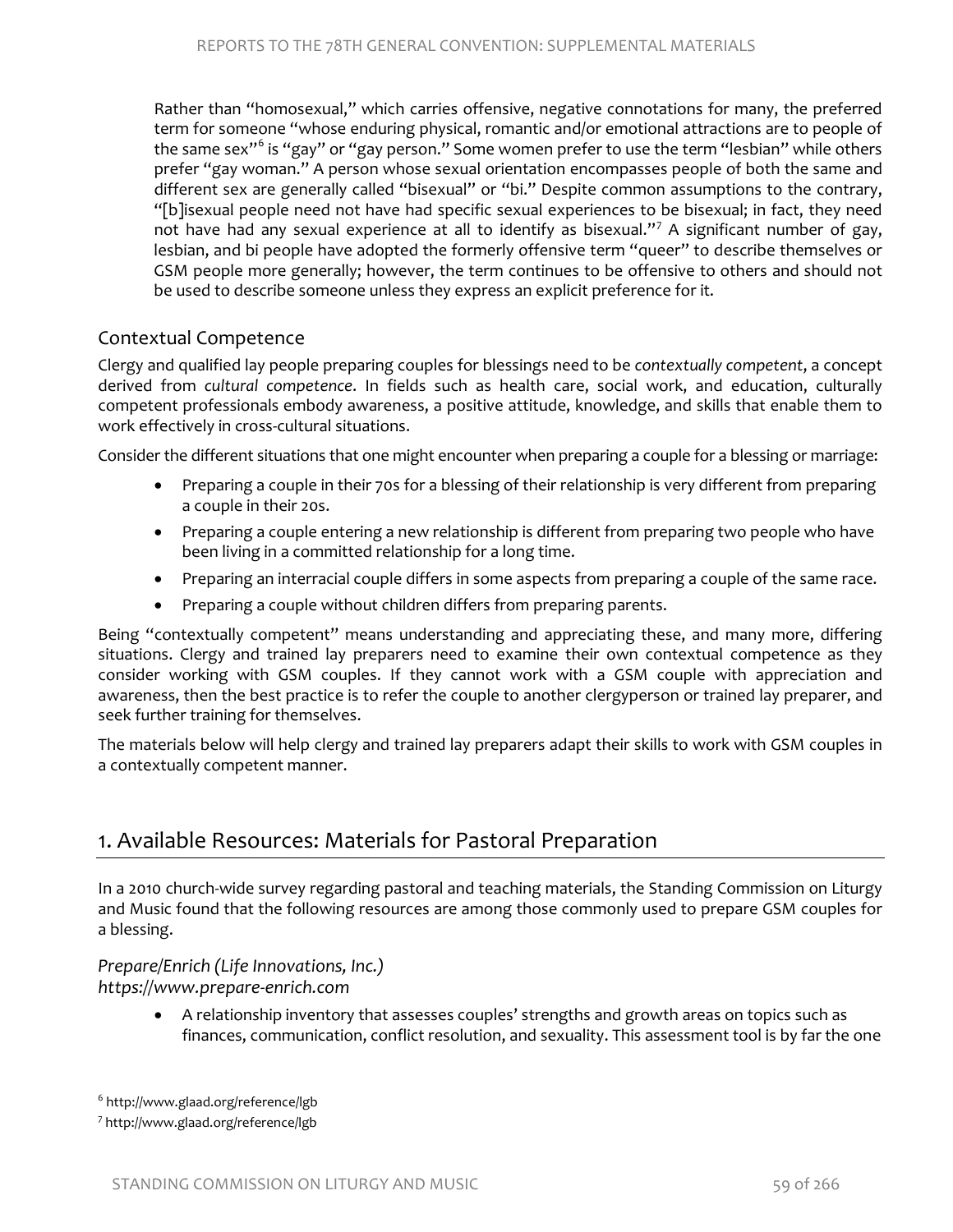used most frequently among respondents to the Commission's survey. "Facilitators" (the term that Prepare/Enrich employs) must be trained in its use; see website for cost of materials.

- *Positives*: recently revised (2008), customized version easily used with GSM couples; uses the language of "partner"; most comprehensive tool to address personality, conflict resolution, family, health, and financial and spiritual issues; assesses goals, strengths, and growth areas; large, national norm base (more than 500,000 couples).
- *Negatives*: currently, research results are standardized only for different-sex/gender couples, so there is no "norm" against which to compare a GSM couple's data.

#### *Premarriage Awareness Inventory (Logos Productions) [http://www3.logosproductions.com](http://www3.logosproductions.com/)*

- Preferred by those not trained in Prepare/Enrich.
- *Positives*: three customized formats, including inventories for those living together or previously married; thorough personality assessment; coverage of major areas, such as faith, finances, family of origin, children, power issues, life goals.
- *Negatives*: standardized for different-sex/gender couples only, but author indicates that he will be implementing a GSM version (no target date given).

#### *The Marriage Journey: Preparation and Provisions for Life Together, by Linda Grenz and Delbert Glover (Church Publishing, 2003)*

- Recommended by those who find online inventories impersonal.
- *Positives*: uses "partner" instead of specifying gender; includes material for couples living together and those with children; clear, direct language; ideal for the technologically challenged couple.
- *Negatives*: no personality assessment included.

The following books were published too recently to be cited by respondents to the 2010 survey. Because they specifically address pastoral needs of same-gender couples, we include them among available resources.

- *All Whom God Has Joined: Resources for Clergy and Same-Gender Loving Couples* by Leanne McCall Tigert and Maren C. Tirabassi (Pilgrim Press, 2010).
- *Premarital Counseling for Gays and Lesbians: Case Studies and Helpful Questions* by Pamela Milam (ASD Publishing, 2012).

## 2. Particular Issues Affecting Gender and Sexual Minority Couples

Issues or differences that are particular to gender and sexual minority (GSM) couples are not necessarily challenges in blessing preparation. They are more often gifts, especially if the clergyperson or layperson preparing a couple understands variation as part of God's plan for the world and a sign of God's blessing. Contextual competence is important here, especially in a preparer's awareness of places where skills for preparing different-sex/gender couples do not transfer to GSM couples. In addition, preparers need to examine their own understanding of blessing a GSM couple, as well as the assumptions of the couple's faith and civil communities, including diocesan authority and various state laws.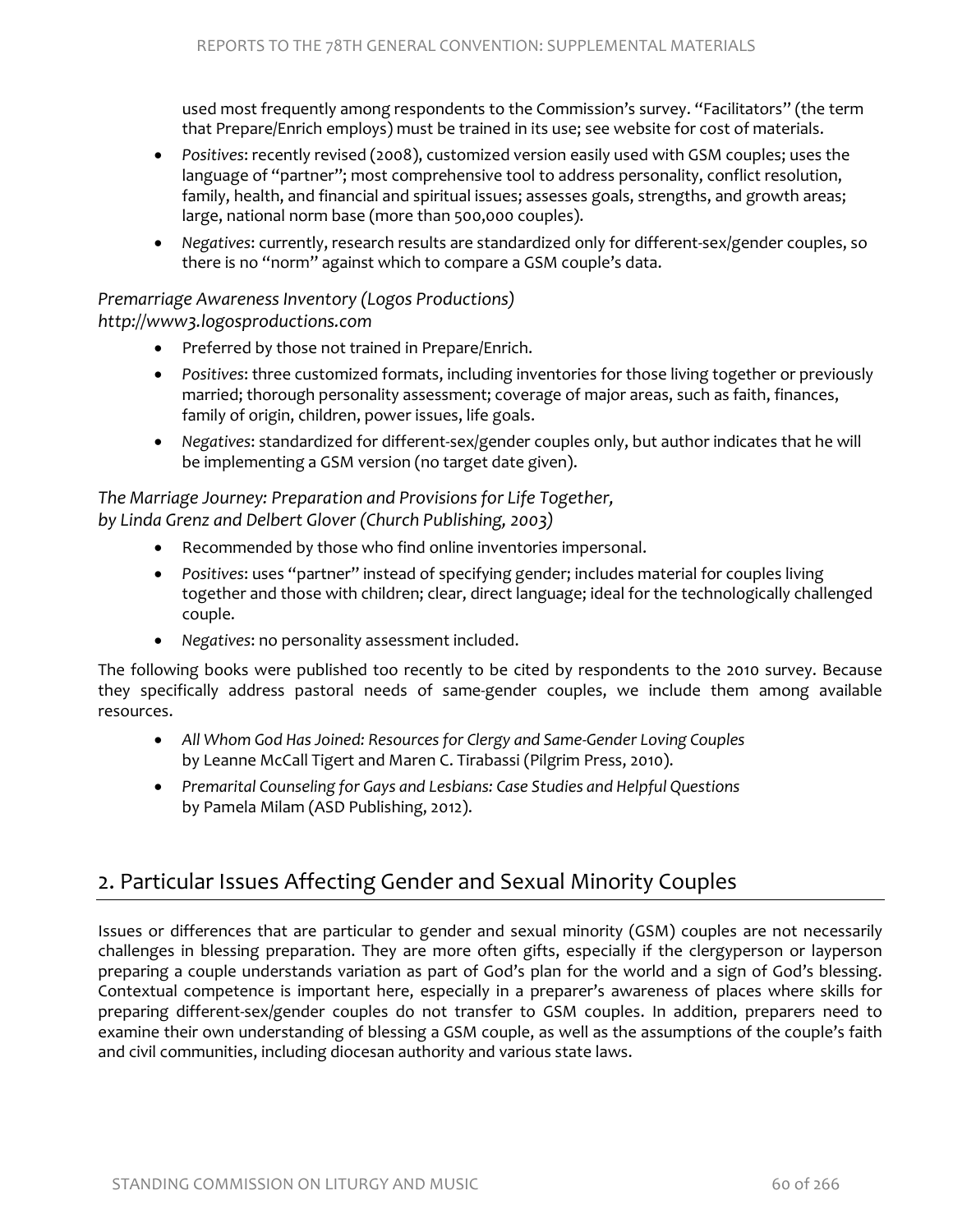GSM couples come to ask for a blessing with a variety of life backgrounds; thus provision for some variations and differences appear, for example, in the prayer choices in the liturgy. Other variations that clergy or lay preparers will meet in their work with GSM couples follow below. $^8$  $^8$ 

#### Legal Civil Unions / Same-Sex Marriages and Diocesan Policies

Currently the civil law regarding same-sex unions or marriages is very much in flux throughout the United States and other countries where The Episcopal Church is located. As a result, tracking these laws can be confusing. Some legal jurisdictions recognize civil unions while others recognize marriages. A marriage or civil union in one jurisdiction may not be recognized in another. Some jurisdictions may have residency requirements for civil unions or marriages, or for the dissolution of those unions. Likewise, diocesan bishops have differing guidelines as to how clergy should respond pastorally to couples seeking a blessing for their union.

Therefore, clergy and couples seeking blessing must be familiar with the laws of their jurisdiction and with the policies or guidelines of their diocese. Because some dioceses require professional counseling for a couple if one member of the couple (or both) has been divorced more than once or has had more than one previous long-term relationship, clergy should check with the diocesan office for guidance on what is expected in such situations.

For clergy who feel they cannot confer a liturgical blessing, the best practice is to refer the couple to another clergyperson. Some of these clergy may also wish to provide an additional pastoral response to those couples, thereby affirming and supporting their desire for God's blessing upon their relationship.

Currently, very few denominations authorize their clergy to conduct same-sex blessings or marriages, so an Episcopal clergyperson may be approached by a couple seeking a blessing of their union simply because it is not an option for them within their own denomination. Episcopal clergy may expect that some of these couples from other denominations feel tender and vulnerable in their relationship to the wider Church and so may need particular nurture and support.

#### Possible Issues Arising from Sexual Orientation or Gender Identity

This section addresses some of the more common issues that may arise in the process of preparing a GSM couple for a blessing of their lifelong covenant.

*"Late bloomers" who "come out" later in life*: Some GSM people recognize their sexual orientation or gender identity from a very young age. Others may have a growing realization that does not become fully clear until much later in life; some may have understood their sexual orientation or gender identity for some time but are only recently "coming out" publicly. A "late bloomer" may need some time to begin to live into his/her truest life or explore with a counselor this core change in self-perception before entering into a lifelong commitment.

*Previous relationships*: Some individuals may have lived a heterosexual life to a point, perhaps inwardly questioning their sexual orientation or gender identity, before deciding that they felt more strongly toward people of the same sex or gender; others may have simply fallen in love with someone of the same sex or gender, perhaps by surprise. Still others may have accepted their own bisexuality and at one point decided to make a commitment to a person of a different sex/gender. These earlier relationships may have been more or less satisfactory depending on the extent to which familial, societal, and/or religious expectations played a part, and the compatibility between the partners. There are likely to be many important relationships from these earlier partnerships which will need to be honored and successfully incorporated into the life of the new couple.

<span id="page-4-0"></span><sup>&</sup>lt;sup>8</sup> This material is adapted from "Pastoral Resources for Province One Episcopal Clergy Ministering to Same-Gender Couples."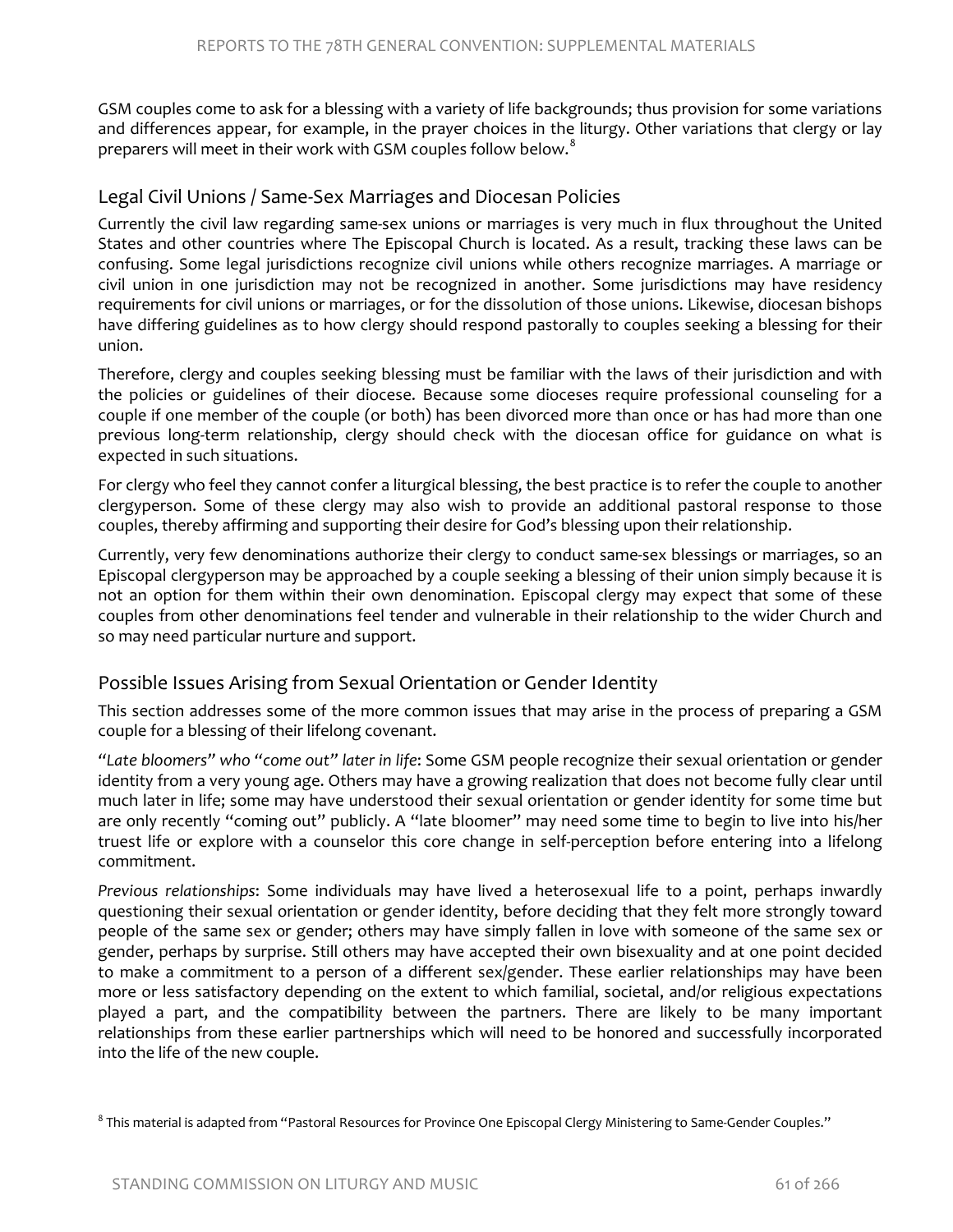*Internalized homophobia*: One or both members of a GSM couple may have been subjected to a continual societal onslaught of negative or stereotypical messages. These messages may have been internalized, possibly resulting in a person growing severely uncomfortable with his/her sexual orientation or gender identity. A clergyperson or trained lay preparer who perceives that a person has significant negative feelings or stigma about his/her orientation may appropriately refer the person for counseling with a therapist trained to handle this issue.

*Biphobia*: Bisexuality is sometimes unfairly and inaccurately associated with promiscuity and infidelity. This prejudice is found among people of varying sexual orientations, including other GSM people. Bi people are not more or less inclined to sexual license than any other people; clergy and lay preparers should guard against making assumptions about bisexuals.

#### Long-Term Relationships

Preparers may be working with people who have been together for many years or have previously had longterm, monogamous relationships. This means that preparers must be open to learning and benefiting from the wisdom generated by a couple's long years together.

#### Particular Hurt

One or both members of a GSM couple may have been wounded by exclusion or marginalization, that is, experiences and feelings of being "other" or "less than." Certainly, GSM people are at risk of being victims of abuse or exploitation, as well as self-hatred and fear of rejection. Clergy and laypeople preparing couples for blessings need to be sensitive to these issues.

Very often, due to prior experiences with organized religions that reject and do not approve of GSM people or relationships, these individuals do not feel welcome in a house of worship. In addition, one or both members of the couple may have a history of being excluded from benefits that heterosexuals receive from the State. For the couple, a clergyperson or layperson providing blessing preparation represents the Church, so a preparer will need to build a trusting relationship with the couple in order to support them in dealing with the anger, hurt, or confusion that erupts from rejection.

#### In or Out?

Although a couple is seeking a public union, one or even both members of the couple may need to remain "closeted" in some aspects of their individual lives. For instance, one person may be employed in a workplace or profession where being "out" could jeopardize the ability to function there at top form or even to continue to work there. Unfortunately, a prime example is the Church. For GSM clergy in many denominations, "coming out," especially when in a relationship, can result in being stripped of the ability to function as ordained clergy or to hold any position of leadership in the Church. In secular places of employment, where GSM people might be protected by law, their sexual orientation or gender identity could affect their ability to be hired or result in a tense and unfriendly work environment. Being "out" could have a negative impact on seeking or maintaining a position in public office. Lesbians and gays serving in the military no longer need to remain closeted, but many who were in the military previous to this change might need to talk about their pasts as closeted members of the armed services.

GSM couples take risks, even to their lives, when they display affection in public; when they cannot hold hands, they hold secrets. Because of this, there can be tension in a relationship when one person is fully "out" and comfortable with some public, visible displays of affection while the other is not. In some work situations, one person in the relationship may need to be careful when calling a partner at the workplace or taking messages at home.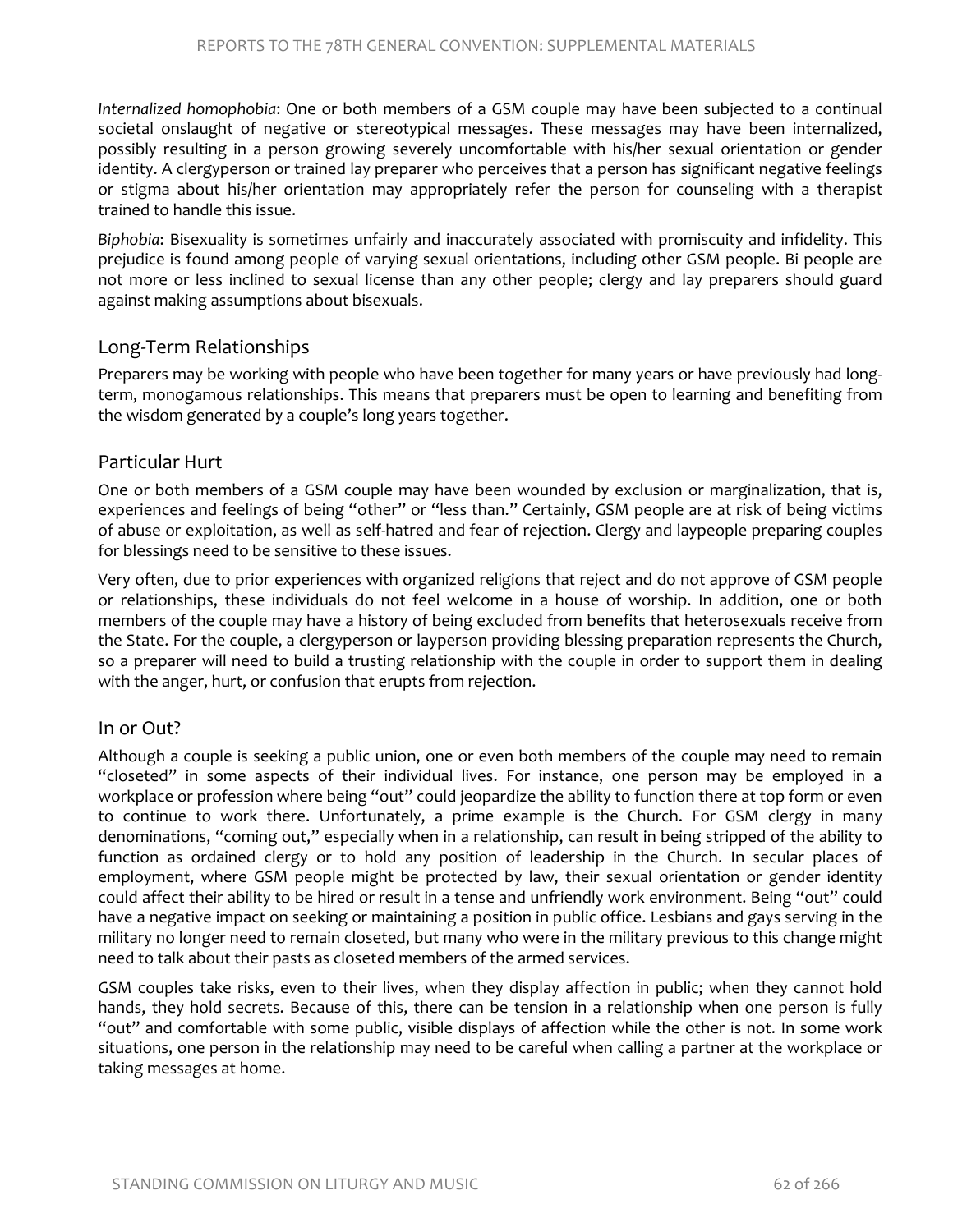Couples need to discuss when, where, and with whom it is safe to be open about their relationship in general. Specifically, as part of their preparation, they need to discuss each other's comfort levels and needs regarding making their relationship known in a public ceremony.

#### Relational History and Resolution of Previous Relationships

All couples have to deal with what went before. GSM couples may not be going through legal divorces, but as with any relationship, they will still likely need to process issues related to their previous relationships on an emotional and practical level. Couples will be freer to proceed into a new lifelong committed relationship when they have processed what one or the other has learned from earlier relationships and when they have resolved matters of finance, property, child custody, and responsibility to former spouses or partners.

#### Families of Origin

Most clergy and trained laypersons inquire about each individual's family of origin when preparing differentsex/gender couples for marriage. The answers can give the couple insights regarding a number of issues, including their understanding of what a healthy or unhealthy relationship looks like and their attitudes toward finances and parenting practices; the responses may also enable couples to identify unresolved issues that could affect the relationship.

One area which may be unique to GSM couples is their families' responses to their orientation, their public lives as GSM people, and their life together as a couple. Couples will benefit from exploring questions such as: Have the individuals "come out" to their own families? If so, what was the response? Has either member of a couple told his/her family about the intended blessing liturgy? Is the family supportive, hostile, or grieving, or simply absent? How will each family respond to the individual's partner: will the family define a partner as a spouse and therefore part of the family, or will they treat one's partner as a friend or roommate? In other words, has the couple discussed what they anticipate their relationship with the in-laws will be as they enter into a lifelong, committed relationship? Likewise, is the couple able to engage a network of support, individually and as a couple, and do they perceive how it will become a part of their new life together?

#### Legal Matters

For different-sex/gender couples, marriage automatically comes with legal protections and obligations (above and beyond the legality of the union itself). In states where no civil union or same-sex marriage is allowed, and even in states which make legal provision for same-sex couples, it is critical that GSM couples pursue private legal protections that substitute for some of the legal protections flowing from civil marriage (though private measures cannot cover all of the legal attributes of civil marriage). The couple should consider arranging for medical and financial durable powers-of-attorney, wills, and living wills, and may need to seek professional advice regarding financial and property matters. In addition, couples should consider soliciting legal advice on their rights and risks, especially regarding issues of tax, Social Security, or other state and federal legal matters.

#### Children

As with any different-sex/gender, childless couple preparing for marriage, GSM couples should also discuss with each other whether one or the other wants children. This discussion might include topics such as when and how to have children, the impact of children on finances and employment, and matters of parenting, such as childcare and discipline. Couples entering the relationship with children should discuss how to help the children adjust and integrate into the new family constellation. GSM couples, especially those blessed with children from a previous relationship, also need to support their children through various stages of development, particularly as the children relate to their peers, who may have no understanding of, or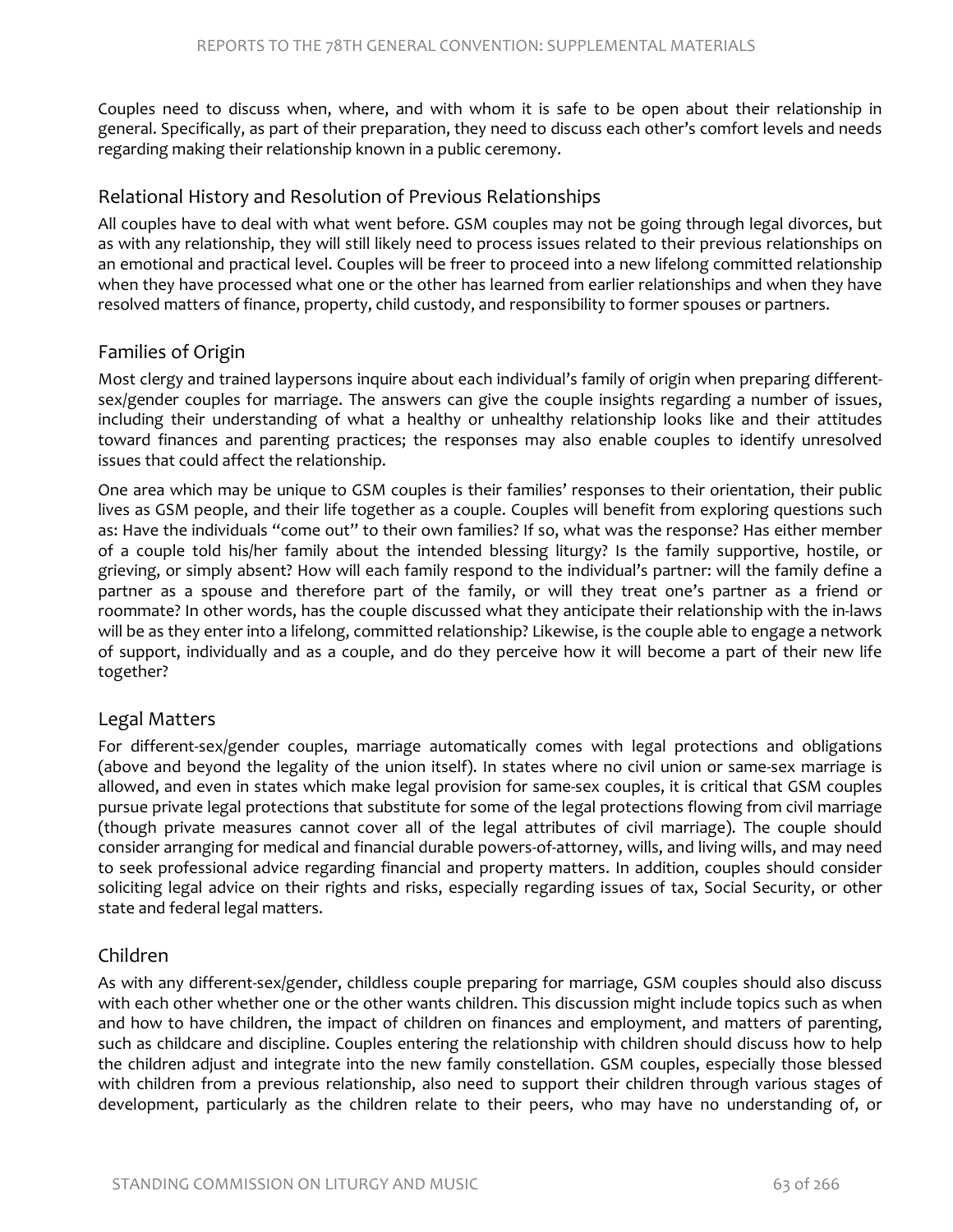possibly even a hostile reaction to, a friend with GSM parents. For example, if a parent becomes involved with a GSM partner, it may be controversial and require some adjustment in their child's social circle.

GSM couples should be aware of the legal ambiguity pertaining to custodial cases and may want to seek counsel to protect themselves and their children. This applies whether or not the couple resides in a state that provides civil unions or marriage for same-sex couples.

### 3. Presenters

Presenters are people chosen by the couple to support and present them to the presider and the assembly during the blessing liturgy. The liturgies include the option of presenters, just as some congregations offer to different-sex/gender couples. This option gives a voice to important people in the life of the couple during the liturgy and enriches the experience for all present. Presenters can also serve an important role in supporting the couple before and after the blessing liturgy. The selection of a couple mature in their relationship can be particularly helpful to a couple starting life together. The couple, together with the clergy or lay preparer, should talk as soon as possible about selecting presenters, so that the prayerful work of the presenters can begin early on.

Two short handouts provided in this pastoral resource (one for the couple and one for presenters) detail the role of presenters and are intended for use at the conclusion of the initial pre-blessing preparation session.

## 4. Outline of Pre-Blessing / Marriage Preparation for Gender and Sexual Minority Couples

Below is a guideline for a five-session, pre-blessing/marriage preparation that may be used along with the materials described above. In a 2010 church-wide survey regarding pastoral and teaching materials, the Standing Commission on Liturgy and Music found that a large number of trained lay preparers and clergy want a very specific template; however, those with experience preparing couples may choose to adapt, combine, or reorder this outline. Ideally, sessions last 60 to 90 minutes each, and both partners should be present for all sessions (although the preparer may decide to meet with one of the individuals to address specific issues).

#### *Goal*

Pre-blessing preparation sets as its goal the strengthening of a lifelong, monogamous partnership rooted in Christ. General Convention Resolution 2000-D039 addresses the hope — the Church's and the couple's for an enduring relationship:

*Resolved,* That we expect such relationships will be characterized by fidelity, monogamy, mutual affection and respect, careful, honest communication, and the holy love which enables those in such relationships to see in each other the image of God; and be it further

*Resolved,* That we denounce promiscuity, exploitation, and abusiveness in the relationships of any of our members; and be it further

*Resolved,* That this Church intends to hold all its members accountable to these values, and will provide for them the prayerful support, encouragement, and pastoral care necessary to live faithfully by them.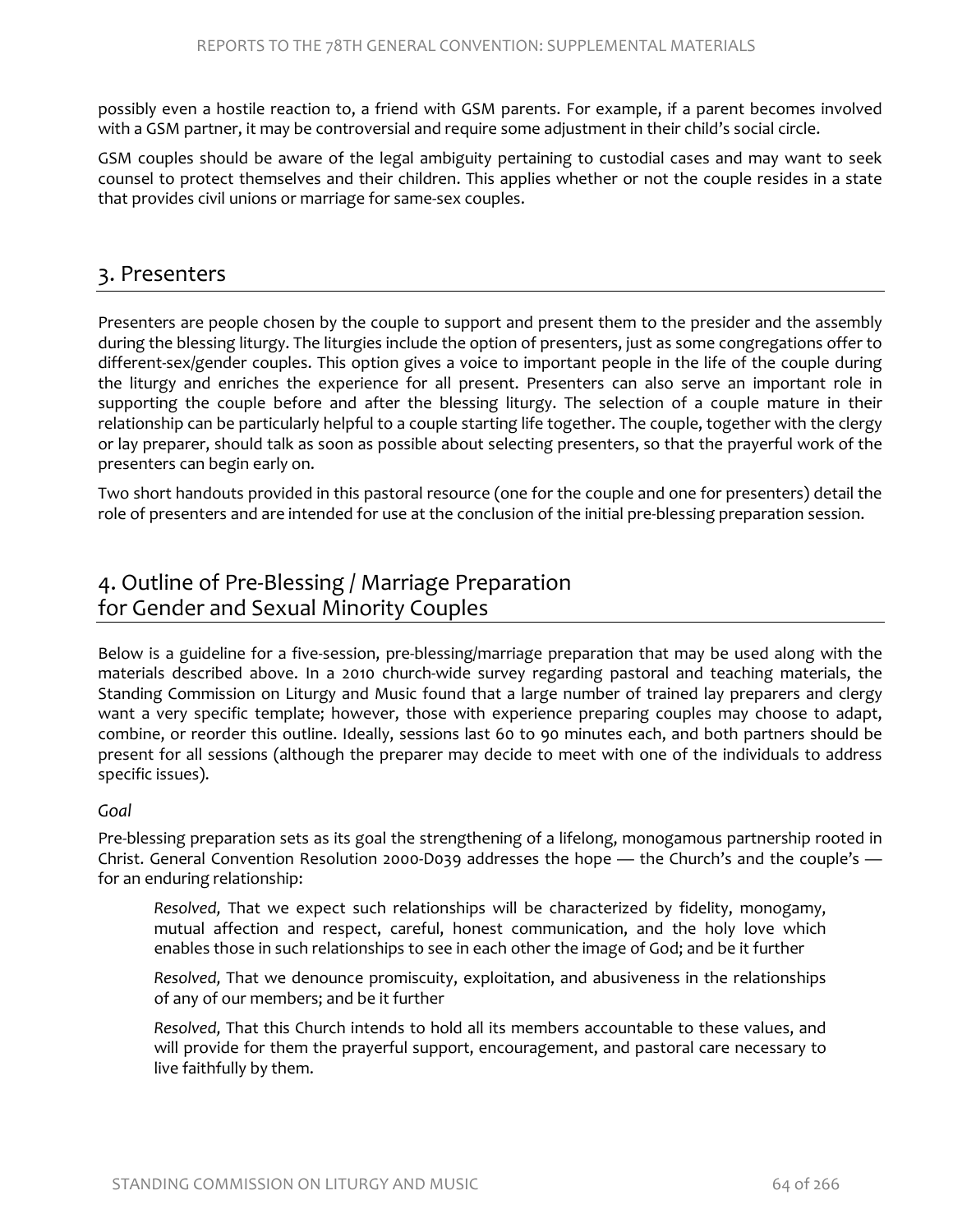#### *Expectations*

Realities:

- Clergy and lay people are trained in many different ways to conduct premarital preparation.
- Clergy and trained lay people apply a wide variety of methods for pre-blessing/marriage preparation.

Assumptions:

- The priest or bishop is prepared to preside at the blessing/marriage.
- The clergyperson or trained lay preparer is experienced in preparing couples before marriages or blessings.
- The clergyperson or trained lay preparer is willing to refer the couple to a professional therapist should circumstances warrant.

Truth:

• Each couple is unique, requiring adaptations as appropriate.

#### *Preparing Gender and Sexual Minority Couples in Long-term Relationships*

When preparing people who have been together for many years, the session structure may need to be changed, and fewer sessions may be needed. One suggestion is to adapt the first session to get to know the couple, introduce the liturgy, and so on. The second session could employ the following questions or discussion topics, which respect the length of the couple's relationship and invite them to discuss their understanding of the Church.

- What does it mean to you to have your relationship blessed by the Church after all these years?
- How will having the Church's blessing and making a commitment in public, even if you have done so privately or in a non-church setting, affect you or your relationship?
- What can your relationship teach the Church?

Finally, the third session could be adapted from the current fifth session: wrapping up, clarifying the liturgy, and fielding any other questions that may have arisen.

#### Session One: Getting To Know You and an Overview

This session focuses on getting to know one another. It also starts to address the details of the rite, offering the couple and the clergyperson an opportunity to study the rites together, looking at their meaning and choices and affirming that the blessing, grounded in God, is given through the Church. Some clergy, however, may prefer to do a very general overview of the rites in this session, then study them more intensely later in the process.

Addressing the practical issues of the blessing or marriage at the outset helps to build trust and allows the couple to open themselves to the substance of the next four sessions. By providing even a general overview of the rites, the preparer can address questions and alleviate anxieties about the actual day. For a marriage, the couple and clergyperson officiating will need to decide, either in this session or later in the preparation, which rite to use.

Session One includes a great deal of material, some of which may be moved to another session. Handouts for this session include:

- The liturgy "The Witnessing and Blessing of a Lifelong Covenant"; for a marriage, the preparer may have all of the rites available to review with the couple.
- 1. *Theological Reflection on Covenantal Relationship: Spiritual Practice for Gender and Sexual Minority Couples* (found at the end of this outline).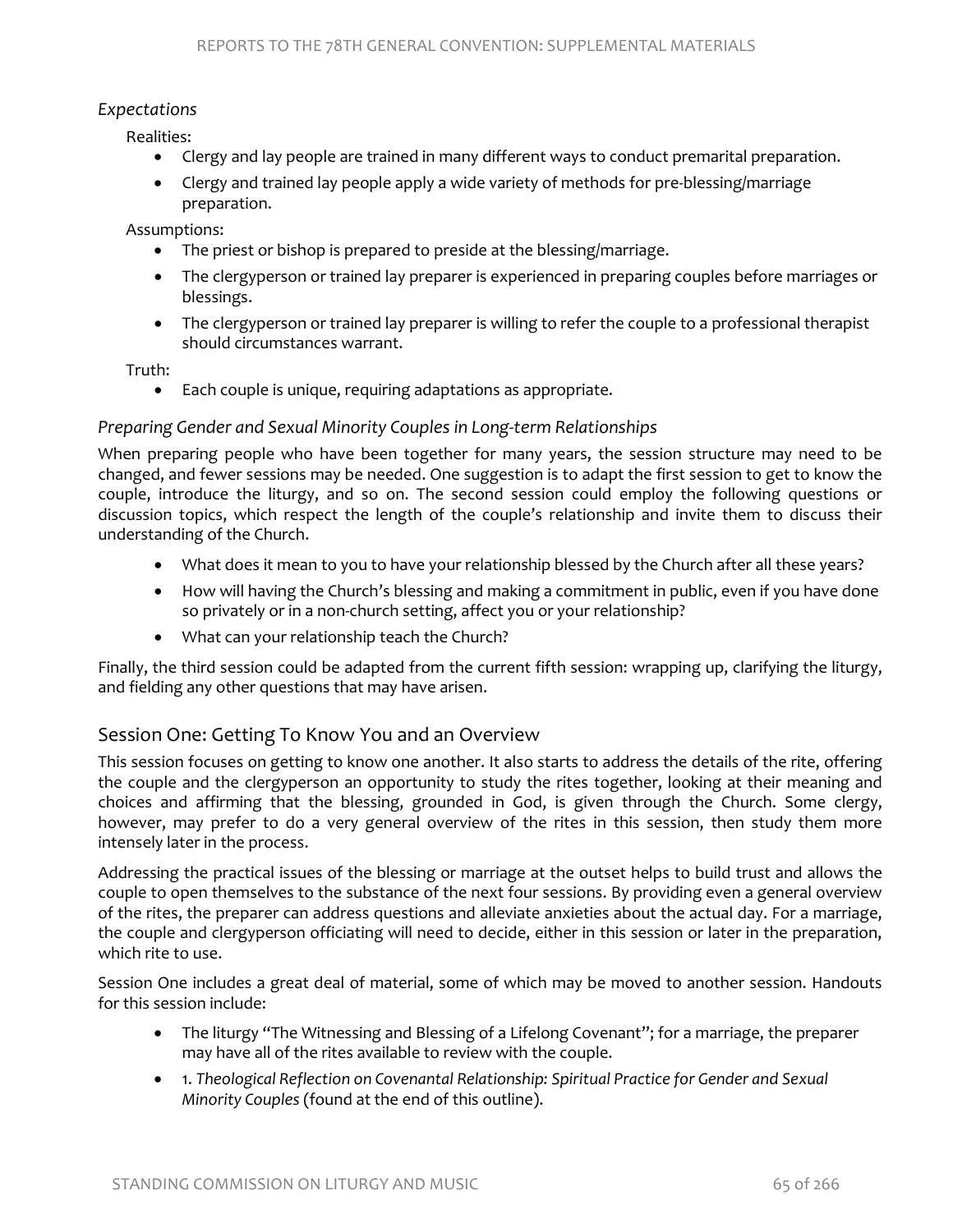- 2. *Declaration of Intention for Lifelong Covenant* (found at the end of this outline).
- 3. *About Presenters For the Couple* (found at the end of this outline).
- 4. *Information for Presenters* (found at the end of this outline).

#### *Outline of Session One*

- Pray together.
- Get to know one another (varies as to how well the preparer knows the couple).
- Explore the couples' religious backgrounds, their experiences with the church(es), and their reasons for being in this congregation.
- Reflect on the theological significance of the couple's relationship. The handout *Theological Reflection on Covenantal Relationship: Spiritual Practice for Gender and Sexual Minority Couples* may be useful in this discussion. (This reflection might be moved to a later session.)
- Review and ask the couple to sign the *Declaration of Intention for Lifelong Covenant*.
- Walk through the blessing rite or marriage rites, raising theological issues and naming liturgical choices:
	- **Discuss the eucharist as normative in the service. However, including a celebration of the** eucharist may not be appropriate if only one member of the couple is Christian.
	- **Emphasize the difference between a civil service and an ecclesial blessing.**
	- Answer general questions regarding details of the service and the Church's practice.
	- Introduce the possibility of presenters.

At the end of the session, provide written handouts and suggest "homework" topics for the couple to think about for Sessions Two and Three:

- Families of origin and growing up in them:
	- What worked and didn't work so well in their families of origin (this topic may also influence work in Session Four).
	- Family Church/religious history as well as each individual's history positive and negative with the Church/religion.
- Marriages of family members, particularly parents:
	- **Parents' ways of dealing with conflict.**
	- **Parents' styles of child-rearing.**
	- Family tolerance of children's sexual orientation or gender identity.

#### Session Two: Learning from the Past, Part 1

This session provides a time for one member of the couple to speak and for the other to listen. Session Two opens with prayer, then looks back to focus upon the relationship of one partner with his/her family of origin, including exploring the marriage(s) of his/her parents and siblings and, if possible, grandparents and close friends. This discussion includes what the individual would or would not replicate from the past in his/her own ongoing and future relationships, particularly the relationship that is to be blessed. In addition, the individual can look at levels of acceptance of his/her relationship by his/her family and at other issues from family of origin and childhood.

The guiding assumption underlying this analysis is that certain issues are replicated from generation to generation, and that, once the issues are identified, individuals can choose to continue those patterns or deliberately alter them. This session works most effectively if the conversation flows naturally, rather than following a rigid interview, and if it includes the following important areas: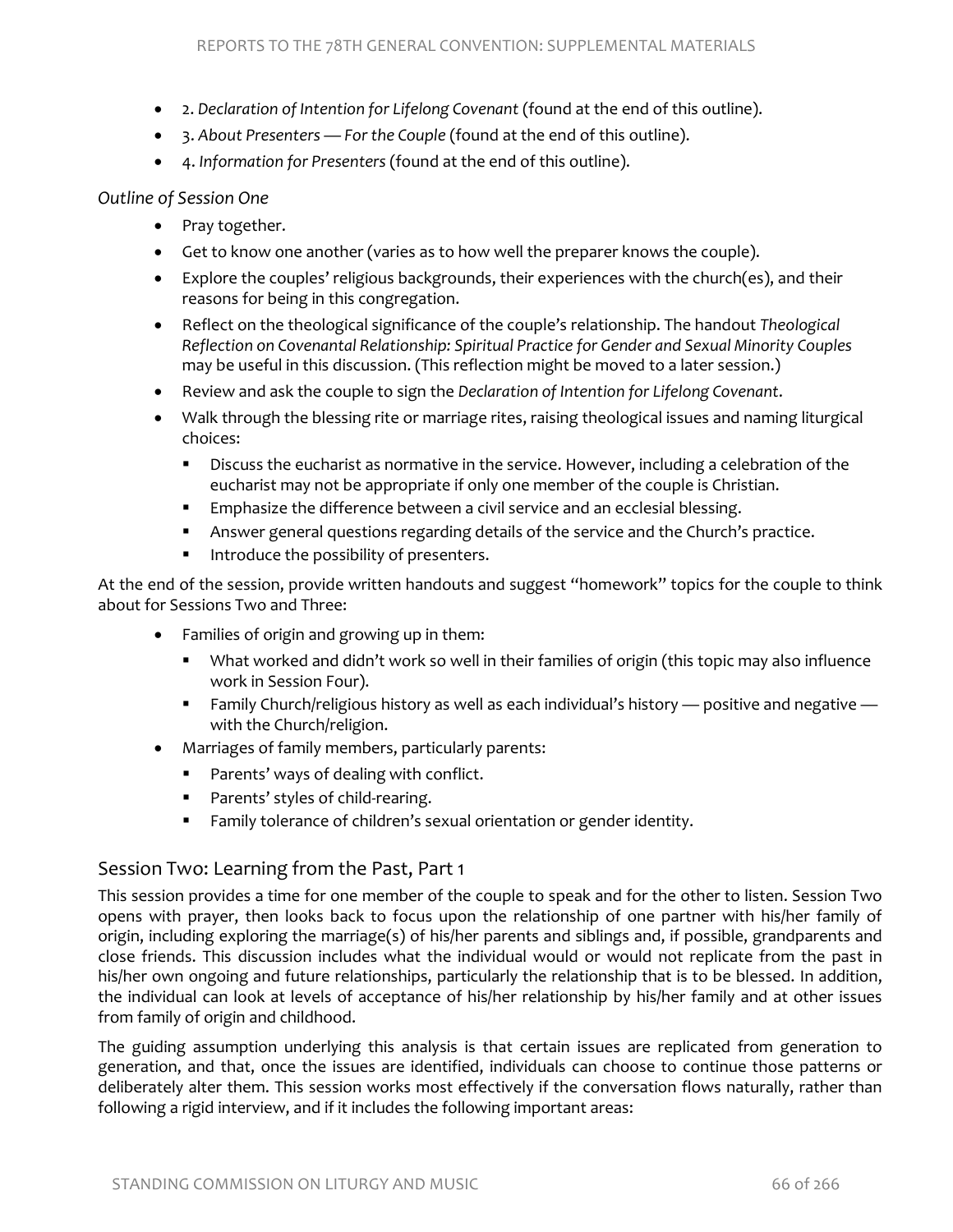- Family: number and birth order of siblings.
- Money: its role and influence in the family.
- Sex: attitudes in family of origin about monogamy, fidelity, and the role of sex in relationship.
- Alcohol and drugs: their places within the family as children grew.
- In-laws: relationship with in-laws and greater family.
- Children:
	- agreement or disagreement between parents about child-rearing.
	- the individual's feelings about being a child in his/her family.
- Conflict: parents' methods of arguing and disagreeing.

As the conversation concludes, the preparer invites the individual to identify what he/she would or would not replicate in his/her own adult relationship with the life partner. Following that, the silent partner is given the floor to comment on what he/she has heard and learned, especially any surprises.

#### Session Three: Learning from the Past, Part 2

This session continues the look back by extending the chance for the other member of the couple to speak about his/her family of origin. Both members of the couple need the opportunity to explore the topics and to hear each other's stories so that each can learn and appreciate more deeply what the other brings to their relationship.

Session Three, which also begins with prayer, duplicates with the second person the process with the first from Session Two. If time permits at the end, the couple might discuss the impact of family history on their own relationship.

#### Session Four: Looking to the Future

This session, an opportunity to look at the relationship today and into the future, invites the couple to name areas in the relationship that appear strong and supportive while also opening a space to identify and address areas that may be problematic. Thoughts, questions, and new information from previous sessions may help determine where the couple is today and where their relationship and household may need attention in the future.

After opening with prayer, this session should include discussion of:

- The couple's relationship in general: in-depth exploration of where they have been and where they are now.
- The role of sex and intimacy in the relationship (for example, potential changes of sexual behavior as a result of committing to a monogamous relationship).
- The role of alcohol and drugs in the relationship.
- Money (for example, household finances and financial planning).
- Legal protections (for example, medical and financial durable powers-of-attorney, wills, living wills, and insurance).
- Household roles (for example, who takes out the trash, who keeps the social calendar).
- Communication:
	- How the couple talks things through.
	- **What happens when they disagree.**
- Concerns for the future.
- Decision-making as a couple.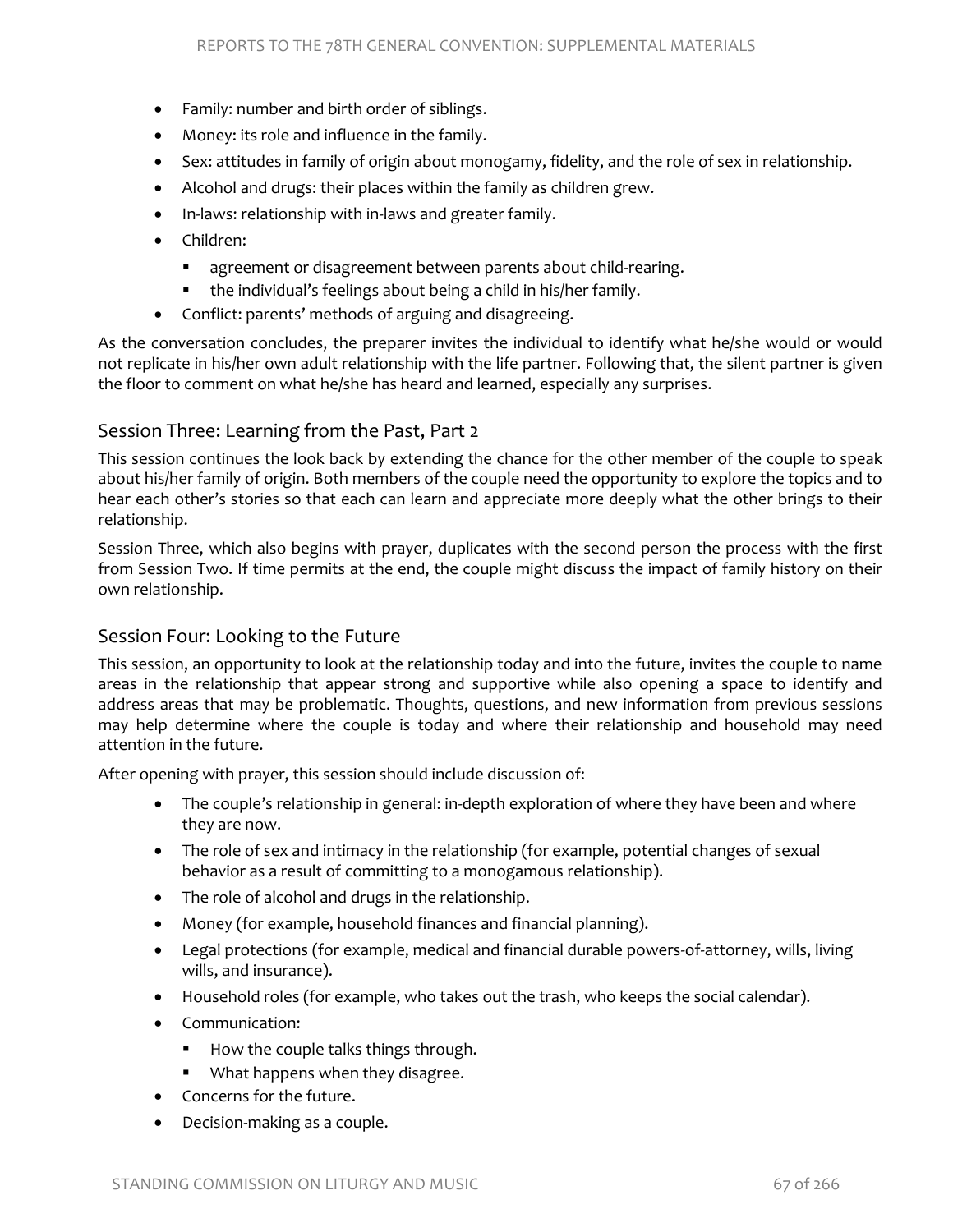- Dealing with families as individuals (one's own as well as one's partner's) and as a couple.
- Support networks, now and in the future.

Session Four concludes with a discussion of the need for boundaries between generations so that the couples' life as a unit may be seen as distinct from older and younger generations.

#### Session Five: Liturgical Decisions and Wrap-up

Session Five, focused on the blessing service itself, is an opportunity to make choices for the liturgy, based on the *Theological Reflection on Covenantal Relationship* handed out (and discussed) at the first session. The depth of this discussion will be determined by what was or was not addressed in Session One. In addition, as the final session, Session Five serves as a time to consider questions that may have arisen from previous sessions.

#### *Outline of Session Five*

- Pray together.
- Address questions and concerns regarding previous sessions and other issues that have arisen.
- Review theological reflections in light of previous sessions and what is to come. The preparer can help the couple connect the spiritual practices of their life as a couple and the "staging" of the service. For example, will they process into the service together or separately, or will they be already in the worship space as the liturgy begins? Will they sit together during the Ministry of the Word or across the aisle from one another?
- Discuss details of the service itself:
	- Scripture (which passages speak particularly to the couple's life together) and whether nonbiblical readings may be included.
	- Will the liturgy take place at the congregation's principal weekly celebration? Is celebration of the eucharist to be omitted for pastoral reasons?
	- Other liturgical choices, especially:
		- Which collect will be used?
		- Which of the two vows will be used?
		- Will rings be exchanged, or, if rings have already been worn, are they to be blessed?
		- What music, if any, will be included? (The couple should consult with the congregation's musician.)
- Discuss presenters and their roles in supporting the couple in the service and in their ongoing life.

In closing, the preparer can assure the couple that they have done hard and important work together, work that is a gift both to the preparer and to the couple. The preparer can express his or her eager anticipation of the couple's blessing and of meeting their close and extended families, seeing them with their friends, and celebrating their relationship in the sight of God.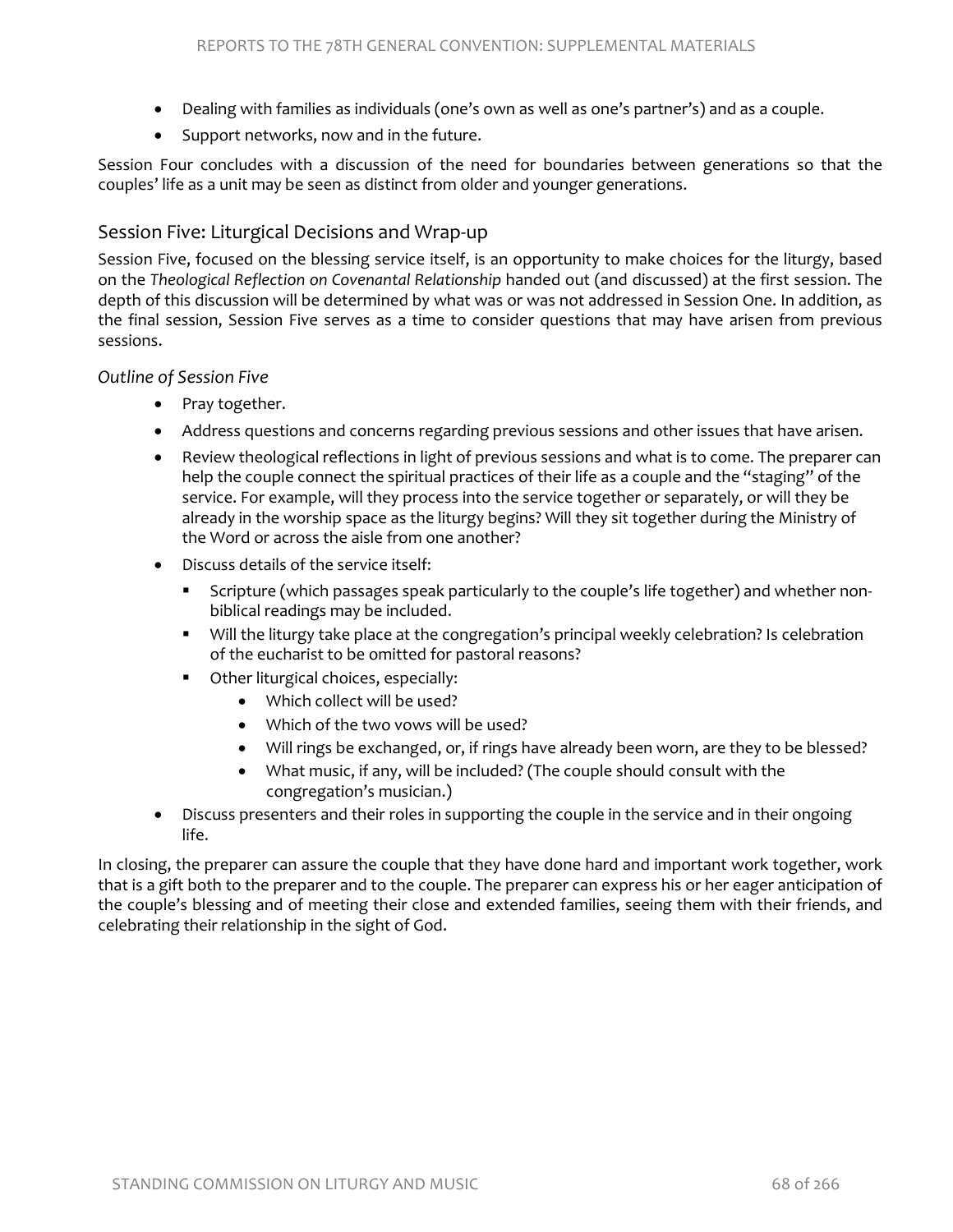# Handouts for "Hearing, Seeing, and Declaring New Things"

### **Contents**

- 1. *Theological Reflection on Covenantal Relationship: Spiritual Practice for Gender and Sexual Minority Couples*
- 2. *Declaration of Intention for Lifelong Covenant*
- 3. *About Presenters For the Couple*
- 4. *Information for Presenters*
- 5. *Model Congregational Guidelines*

The *Declaration of Intention* requires the replacement of *N.N.* and *N. N.* in the first sentence with the couple's names.

Handouts 3 and 4 are designed for use with the liturgies "The Witnessing and Blessing of a Lifelong Covenant" and "The Witnessing and Blessing of a Marriage." The preparer should insert the correct title of the rite. These handouts may be modified if one of the other marriage liturgies is to be used.

Handouts 3 through 5 are samples that may be adapted for the use of a specific congregation. In these, "*N.*  Episcopal Church" should be replaced with the congregation's name, and a similar change made for "Episcopal Diocese of *X*."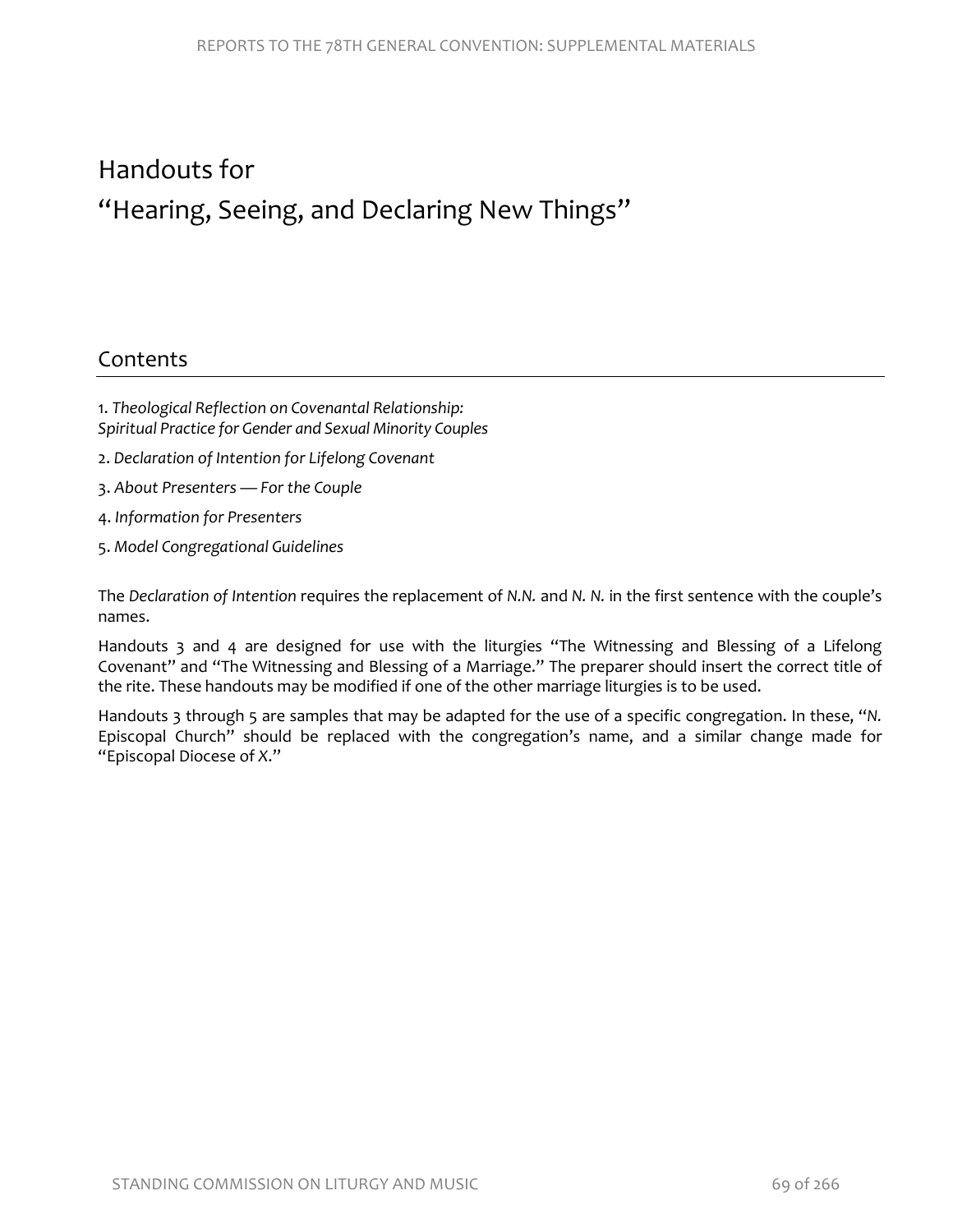#### Handout 1

# **Theological Reflection on Covenantal Relationship: Spiritual Practice for Gender and Sexual Minority Couples**

#### Christian Life and Covenants

All Christians are called to bear witness to the good news of God's love and grace in Jesus Christ, through the power of the Holy Spirit. We are empowered for such witness by our covenantal relationship with God.

Baptism initiates us into that covenant, making us Christ's own forever and members of Christ's Body, the Church. The eucharist sustains us in that covenantal life and strengthens us to be Christ's witnesses in the world.

Our covenantal life with God is expressed in relationships of commitment and faithfulness, including those of gender and sexual minority couples. It is the Church's joy to celebrate these relationships as signs of God's love, to pray for God's grace to support couples in their life together, and to join with these couples in our shared witness to the gospel in the world.

#### Themes for Theological Reflection and Spiritual Practice

A sacramental framework for covenantal relationships offers a way to reflect on the grace of Christ and the fruit of the Spirit in the lives of faithful, committed couples. Several theological themes can assist couples as they consider their covenantal vows as a form of spiritual practice:

- *Vocation*: God calls people into various kinds of relationship, whether as single people, in monastic communities, or as intimate couples. These vocational callings can empower our witness to the gospel. The decision to enter into a covenantal union is a vocation marked by these characteristics: "fidelity, monogamy, mutual affection and respect, careful, honest communication, and the holy love which enables those in such relationships to see in each other the image of God."
- *Households*: Covenantal relationships are often lived in households in which we practice daily the giving of ourselves for the good of another. While households take many different forms, they create a space of mutual trust and accountability. The joy, intimacy, and shared vulnerability of households can thus help us learn the spiritual disciplines of compassion, forgiveness, and reconciliation in lives of committed monogamy and fidelity.
- *Fruitfulness*: The divine grace that sustains a covenantal relationship bears fruit in countless ways, not only for the couple but for the wider community as well. Covenanted couples manifest this grace in their shared gifts for ministry and in lives of service, generosity, and hospitality.
- *Mutual Blessing*: A blessed relationship is set apart for a divine purpose: to bear witness to the creating, redeeming, and sanctifying love of God in the world. As the Spirit empowers the couple for this witness, the Church is likewise blessed and strengthened for its mission and ministry.

In all of these ways and more, the blessing of a relationship invites the couple and the whole Church to renew our commitment to the Baptismal Covenant. That commitment is expressed by *faith* in the good news of Jesus Christ, in the *hope* for union with God that Christ promised, and with the *love* that knits us together as the Body of Christ. As the apostle Paul says, we live our life together as God's people with faith, hope, and love. And the greatest of these is love (1 Corinthians 13:13).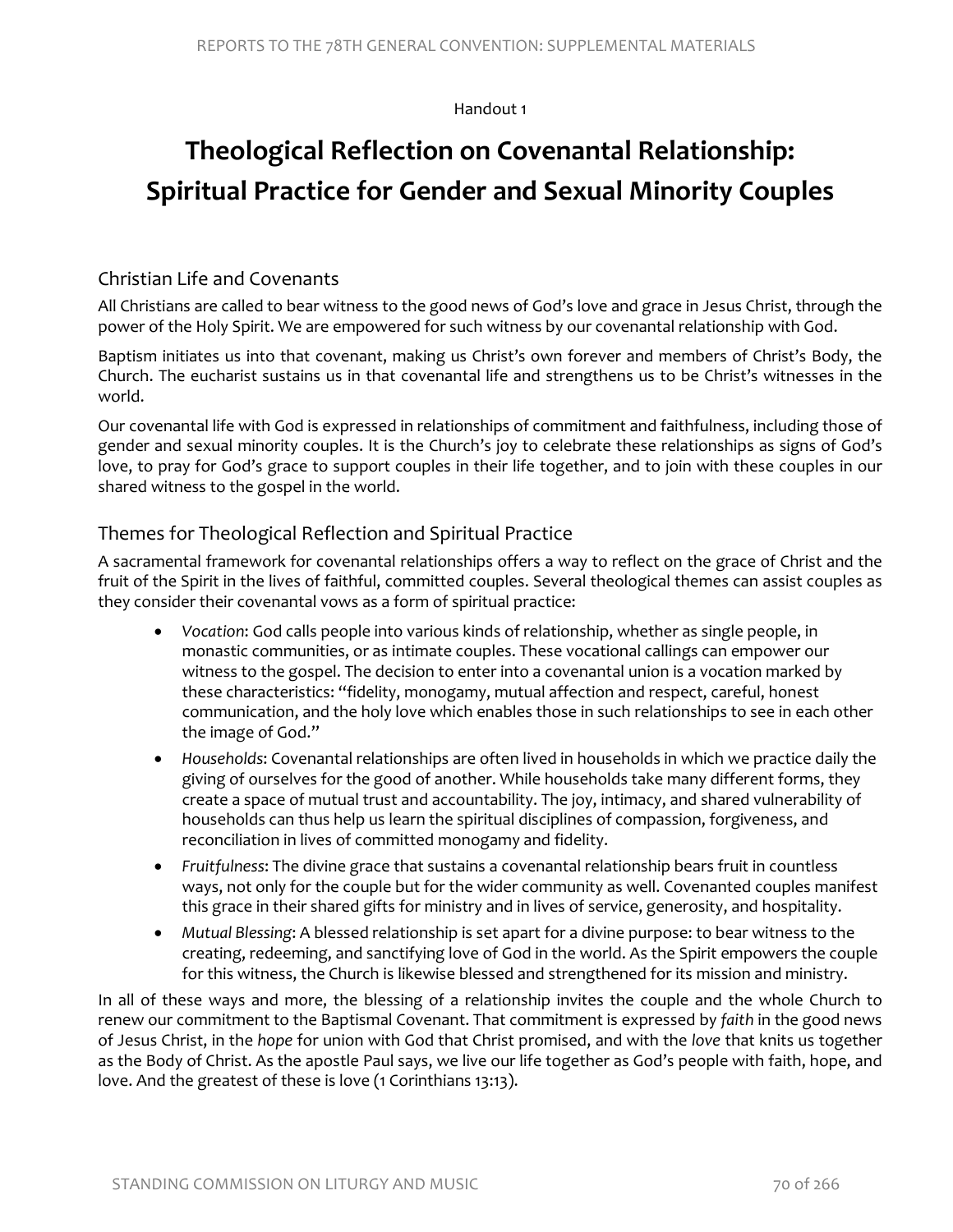Handout 2

# **Declaration of Intention for Lifelong Covenant**

NOTE: This template is presented for use with gender and sexual minority couples since a similar declaration is required by the Canons of the Episcopal Church (Canon I.18.3[d–g]) for different-sex/gender couples prior to their marriage.

In the Name of the Father, and of the Son, and of the Holy Spirit. Amen.

We, *N. N.* and *N. N.*, desiring to receive the blessing of a Lifelong Covenant, do solemnly declare that we hold this covenant to be our lifelong commitment as provided by The Episcopal Church gathered in General Convention.

We believe that our covenant is intended by God for our mutual joy, for the encouragement and support given one another in daily life and changing circumstances, for bringing God's grace to our community, for the deepening of faith as we experience God's love in our love for one another, and (if it may be) for the physical and spiritual nurture of children. This covenant shall be nurtured and characterized by fidelity, monogamy, mutual affection and respect, careful, honest communication, and the holy love which shall enable us to see in each other the image of God.

And we do engage ourselves, so far as in us lies, to make our utmost effort to establish this covenant and to seek God's help hereto.

Signature Signature Signature Signature Signature Signature Signature Signature Signature

 $\overline{\phantom{a}}$ 

Date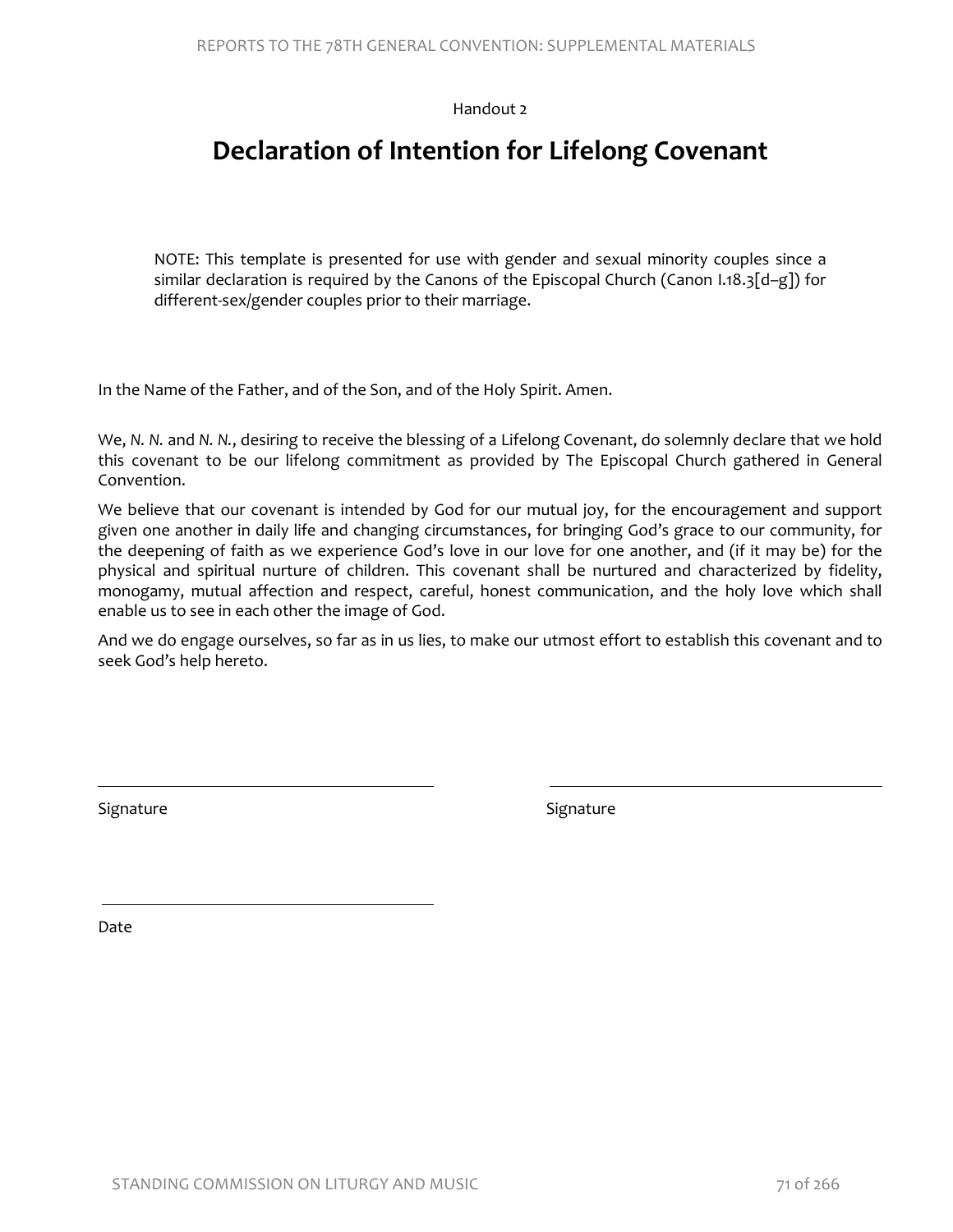Sample Handout 3

## **About Presenters—For the Couple**

At *N.* Episcopal Church, we consider "The Witnessing and Blessing of a Lifelong Covenant" ["The Witnessing and Blessing of a Marriage"] to be a celebration supported by the congregation, much as candidates for baptism are supported by all the members of the Church. Just as those who are baptized are initiated into the full life of the Church, those who receive the Church's blessing upon their relationship are embraced in a new way in the faith community.

#### The Blessing Liturgy

The presentation takes place immediately after the sermon, as follows:

| The couple comes before the assembly. If there is to be a presentation, the presenters stand with the<br>couple, and the Presider says to them |                                                                                                                             |  |
|------------------------------------------------------------------------------------------------------------------------------------------------|-----------------------------------------------------------------------------------------------------------------------------|--|
| Presider                                                                                                                                       | Who presents N. and N., as they seek the blessing of God and the Church on<br>their love and life together?                 |  |
| Presenters                                                                                                                                     | We do.                                                                                                                      |  |
| Presider                                                                                                                                       | Will you love, respect, and pray for N. and N., and do all in your power to<br>stand with them in the life they will share? |  |
| Presenters                                                                                                                                     | We will.                                                                                                                    |  |

#### Choosing Presenters

There are a variety of possibilities for choosing presenters who will stand with you and present you at the liturgy. It can be helpful to choose at least one member of this faith community to walk with you through this process. If you are new to the congregation, the priest (or other person designated) can help you discern whom you might consider. The selection of a couple mature in their relationship can be particularly helpful if you are just beginning your life together. Often, couples will choose their own parents, children, or other supportive family members to be their presenters.

Presenters can pray for you during the period of preparation before your blessing, keep you connected to the congregation, and continue to support you in your ongoing covenanted life together.

Finally, in choosing, remember that these people will stand with you during the liturgy and present you at this rite. Also remember that, immediately after you are presented, the entire congregation will vow to support you as you, in turn, become a blessing and bear grace to the entire congregation.

Because presenters serve an important role before and after the blessing, you and your clergyperson should talk early about selecting presenters, so that your prayerful partnership may begin as soon as possible.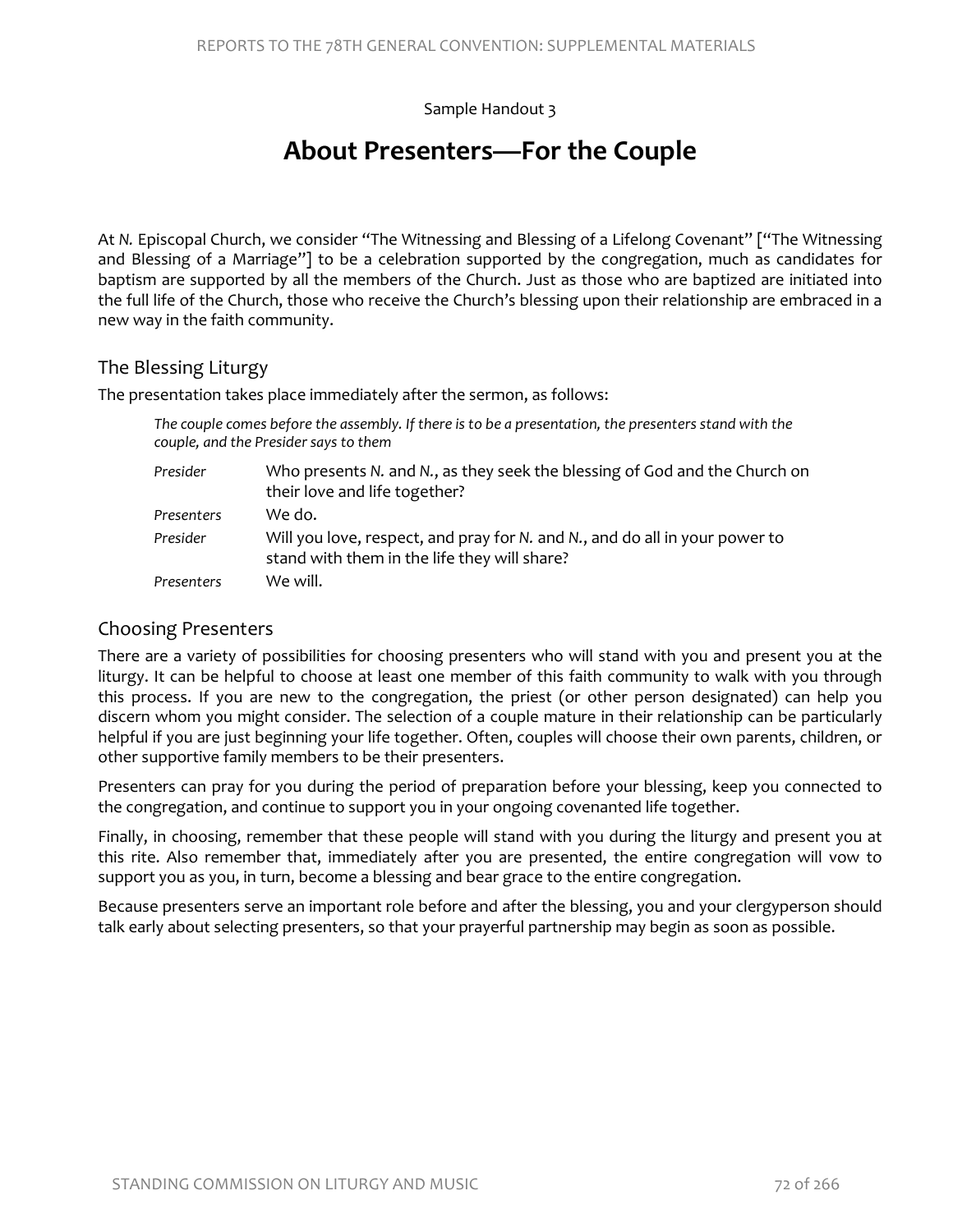Sample Handout 4

# **Information for Presenters**

At *N.* Episcopal Church, we consider the "Witnessing and Blessing of a Lifelong Covenant" to be a celebration supported by the congregation, much as candidates for baptism are supported by all the members of the Church. Just as those who are baptized are initiated into the full life of the Church, those who receive the Church's blessing upon their relationship are embraced in a new way in the faith community.

At the blessing service, you present the couple to the presider and to the assembly, as follows:

| The couple comes before the assembly. If there is to be a presentation, the presenters stand with the<br>couple, and the Presider says to them |                                                                                                                             |
|------------------------------------------------------------------------------------------------------------------------------------------------|-----------------------------------------------------------------------------------------------------------------------------|
| Presider                                                                                                                                       | Who presents N. and N., as they seek the blessing of God and the Church on<br>their love and life together?                 |
| Presenters                                                                                                                                     | We do.                                                                                                                      |
| Presider                                                                                                                                       | Will you love, respect, and pray for N. and N., and do all in your power to<br>stand with them in the life they will share? |
| Presenters                                                                                                                                     | We will.                                                                                                                    |

As a presenter, your role begins even before the blessing. We encourage you to pray for the couple both privately and in the Prayers of the People at Sunday services during their period of preparation. You can continue to support their ongoing life by acknowledging the anniversary of their blessing [marriage] and offering your presence whenever their household experiences times of difficulty or celebrates occasions of joy. If you are a member of the congregation, you also have a role in keeping them connected to others in the congregation.

As a presenter, you promise to support the couple as they become a blessing and bear grace to their families and friends, the Church, and the world. In this role, then, you are a witness to the blessing given and received in the liturgy and carried forth by the couple into the world.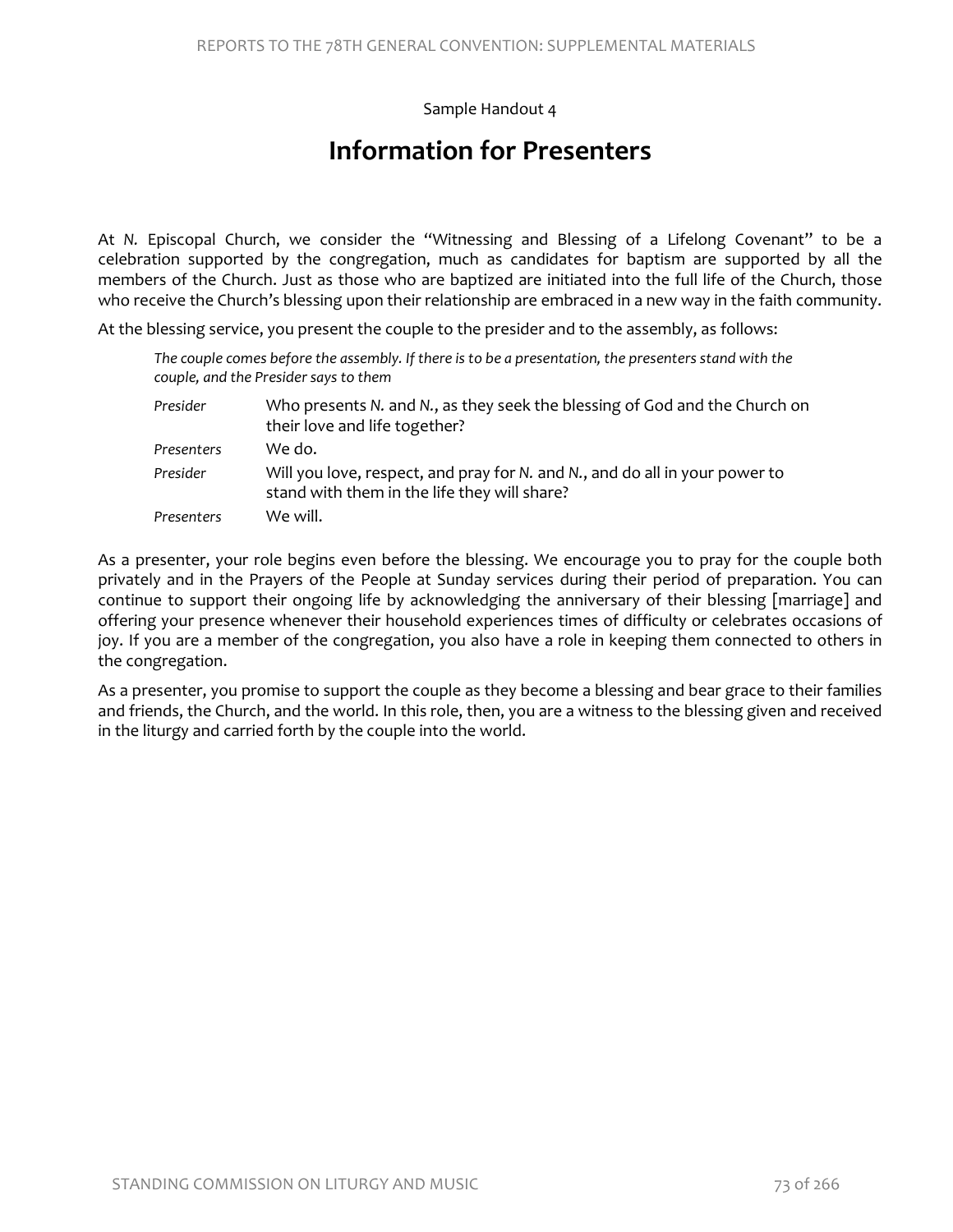#### Sample Handout 5

# **Model Congregational Guidelines**

NOTE: Most congregations adopt some form of marriage policy expressing norms and guidelines for different-sex/gender couples preparing for marriage. All congregations may engage in a helpful and fruitful exercise to develop guidelines that reflect the Christian community in which they worship; the guidelines that are developed should apply to both different-sex/gender couples and gender and sexual minority couples. Obviously, such a policy is optional at the discretion of the clergy in consultation with the vestry or bishop's committee. As always with liturgical matters, final decisions are the responsibility of the clergy. Following is a model of a guideline that applies for all couples preparing for marriage or a blessing. It may be modified to meet specific situations and needs.

#### Information for All Couples Seeking the Church's Blessing at *N.* Episcopal Church

#### *A. Introduction*

The Christian community at *N.* Episcopal Church understands that relationships are complex and that making a lifelong commitment to a relationship through a marriage or blessing is a significant, exciting, and wonderfilled event in people's lives. We also believe that a Christian community that agrees to bless such a relationship needs to be intentional about supporting the couple as they prepare for the blessing and as they live out their lives.

We understand that committed, lifelong relationships, whether for gender and sexual minority couples or different-sex/gender couples, are to be outward and visible signs of an inward, spiritual, and God-given love. In this context, *N.* Episcopal Church seeks to support all couples in their commitment to one another and to help make the love of God more visible for the whole community.

#### *B. Guidelines*

The following guidelines have been adopted by the lay and ordained leaders of *N.* Episcopal Church:

1. As required for different-sex/gender couples seeking marriage according to the Book of Common Prayer, at least one member of a gender and sexual minority couple must be baptized.

2. It is desirable that at least one member of the couple be an active member of this, or some other, Christian community. We hope this membership might include giving serious, prayerful consideration to supporting the congregation through time, talent, and/or treasure.

3. Approximately six months' notice should be given to allow for planning and pastoral preparation.

4. If the couple has no connection with *N.* Episcopal Church but wishes to have the blessing at *N.* Episcopal Church or to use the services of *N.* Episcopal Church's priest:

- They should be able to show that at least one of the couple has active membership in another Episcopal or Christian congregation.
- They need to complete marriage or blessing preparation with their own or other clergyperson or a qualified lay preparer.